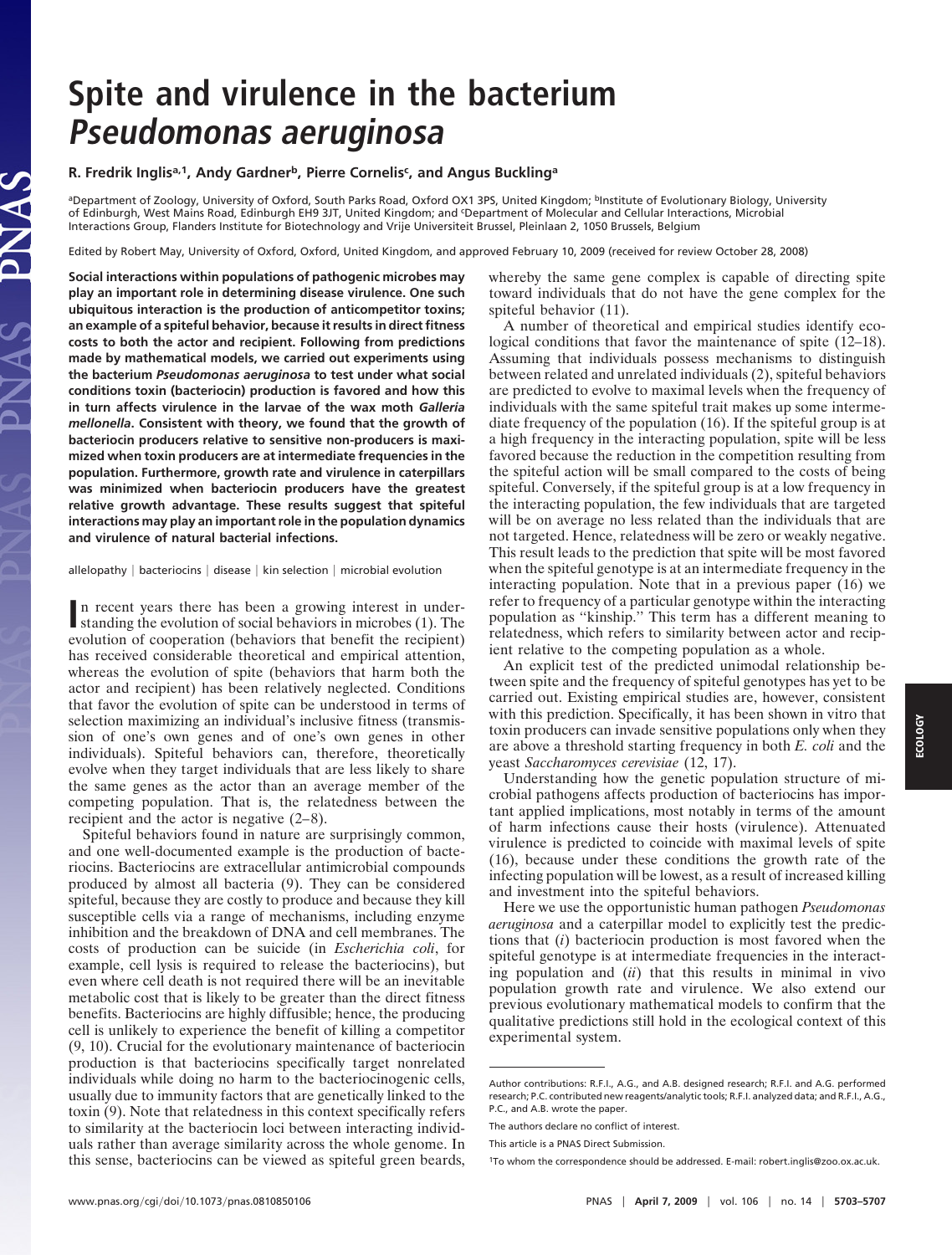

**Fig. 1.** Modeling the relative growth and virulence of a bacteriocin producer. Output from our mathematical models across a range of resource competition (*a*), when  $c = 0.1$  and  $k = 0.5$ , showing that producers growth (*Upper*) is maximized at intermediate frequencies and at these frequencies virulence (*Lower*) is attenuated.

#### **Results**

A simple mathematical model was developed to describe the ecological conditions that favor bacteriocin production. In this model, a focal lineage of bacteriocin-producing bacteria compete with sensitive bacteria and remain insensitive to the bacteriocins of its sensitive competitors. Under these conditions (which are described in more detail in *Materials and Methods*), bacteriocin production provides the greatest advantage when producers are at intermediate frequency in the population and virulence is reduced at these frequencies. Examples of the growth rate of the producing strain at different frequencies and extent of local competition are shown in Fig. 1. Note that same qualitative relationships hold if the *y* axis displays the selection coefficient of the producing strain (assuming a minimum susceptible strain growth rate that is greater than zero, as observed in the experiment).

In our in vitro experiments we manipulated densities of both a bacteriocin-producing strain (PAO1, producer of pyocin S2) and a sensitive competitor (*P. aeruginosa* O:9) to create a range of different starting frequencies with respect to the producer (between 0 and 1) (19). As a control, we established the same range of starting frequencies for an isogenic mutant (PAO1150-2) of PAO1 that did not produce a bacteriocin that could affect the sensitive strain. Selection coefficients were used



**Fig. 2.** Relative growth of bacteriocin producer. Relative growth rate of PAO1 vs. O:9. (producer, black circle) compared to relative growth rate of PAO1150-2 vs. O:9 (control, white triangle) along a range of different starting frequencies used to manipulate relatedness. PAO1 vs. O:9 shows a distinct peak in relative growth at intermediate frequencies (linear term,  $F_{1,32} = 20.76$ , *P* < 0.001; quadratic term, *F* <sub>1,31</sub> = 29.64, *P* < 0.001).

to estimate the fitness of the producing and isogenic nonproducing strain relative to the sensitive strain. As predicted by the mathematical model, the fitness of the producing strains showed a unimodal relationship with starting frequency (Fig. 2), peaking at intermediate values (linear term,  $F_{1,32} = 20.76$ ,  $P < 0.001$ ; quadratic term,  $F_{1,31} = 29.64, P < 0.001$ . By contrast, the isogenic nonproducing strain showed a weakly negative relationship with starting frequency (Fig. 2), with a slope of  $-0.0975$ (linear term,  $F_{1,34} = 11.34, P < 0.002$ ; quadratic term,  $F_{1,33} =$ 0.13,  $P > 0.721$ ). The ratio of the selection coefficients of the producing and isogenic nonproducing strain also displayed a significant unimodal relationship (linear term,  $F_{1,32} = 23.44$ ,  $P <$ 0.001; quadratic term,  $F_{1,31} = 25.85, P \le 0.001$ ).

The effect of bacteriocin production on growth of the producer strain depends on the amount of time the bacteria spend competing. Specifically, only a weak relationship is observed between relative growth and starting frequencies before 96 h of growth, probably because of the time it takes for PAO1 to reach sufficient densities for pyocin to have an effect on O:9. Allowing bacteria to grow for longer periods of time does not qualitatively change the results but only makes detection of both PAO1 and O:9 harder at treatments with very high and low producer frequencies. As the overall numbers of bacteria decrease, there is an increasing build up of waste metabolites and depletion of resources. This dynamic is consistent with our model and is captured by the intensity of local competition (''*a*'' parameter).

We next determined the relationship between virulence (as measured by time to death of infected caterpillars) and frequency of the producing strain. We manipulated the infecting bacterial populations to give high (99%), intermediate (50%), and low (1%) frequencies of the producing strain relative to the susceptible strain. Consistent with the above theory (see also ref. 16), intermediate frequencies resulted in much longer time to death than the high and low frequencies (linear term,  $F_{1,58}$  = 52.47,  $P < 0.001$ ; quadratic term,  $F_{1,57} = 55.85, P < 0.001$ ) (Fig. 3*A*). The proposed mechanism behind this reduction in virulence at intermediate frequencies is reduced growth rate of the population as a whole, resulting from the high mortality rates of the susceptible strain. Consistent with this view, we found that bacterial density before the death of the insects showed an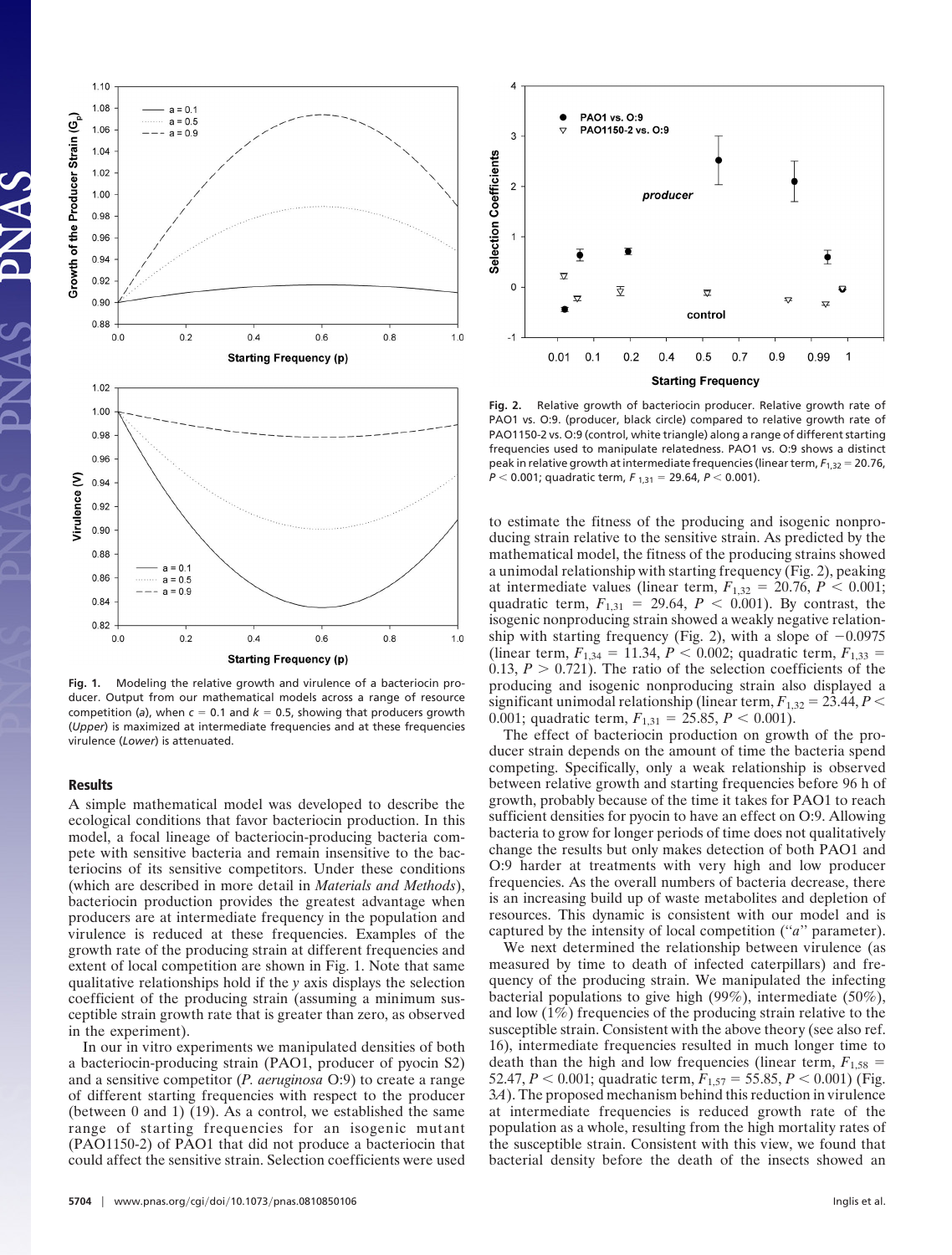

**Fig. 3.** Virulence and density affected by frequency of bacteriocin producer. (*A*) Time to death of caterpillars inoculated with PAO1/O:9 mixtures. Initial starting frequencies of PAO1 are indicated on the graph and correspond to the adjacent line. At the intermediate starting frequency death is significantly delayed (linear term, *F*<sub>1,58</sub> = 52.47, *P* < 0.001; quadratic term, *F*<sub>1,57</sub> = 55.85, *P* < 0.001). (*B*) The average total bacterial density of PAO1 and O:9 is indicated for the 3 different starting frequencies of the bacteriocin producer. A significant reduction in overall density occurs after 8 h of growth in the intermediate frequency treatment of PAO1 vs. O:9, where bacteriocin producers and sensitive non-producers are inoculated at initially near equal densities.

inverse unimodal relationship with frequency of the bacteriocin producer, such that density was lower for the 50% treatment  $($ linear term,  $F_{1,59} = 4.5, P < 0.038$ ; quadratic term,  $F_{1,58} = 7.99$ ,  $P < 0.007$ ) (Fig. 3*B*). Note that when the nonproducing strain was competed with the susceptible strain, there was no significant difference in virulence between the high, intermediate, and low starting frequency treatments ( $P > 0.25$  for both linear and quadratic terms) (Fig. 4*A*), and only a linear relationship exists between density and starting frequency of the non-producer (linear term,  $F_{1,58} = 16.24, P < 0.001$ ; quadratic term,  $F_{1,57} =$ 2.66,  $P > 0.108$ ) (Fig. 4*B*).

## **Discussion**

In this study, we show that a unimodal relationship exists between the growth of spiteful, toxin-producing bacteria when competing with susceptible strains and their starting frequency. Furthermore, we demonstrate that conditions that favor spiteful behaviors result in minimal virulence in caterpillar hosts, as a result of reduced population growth rate. Finally, we show theoretically that this unimodal relationship between the fitness of bacteriocin producers holds in both ecological and evolutionary contexts.

It is necessary to emphasize that in our experiments the producer differs from the sensitive strain in other ways than pyocin production and susceptibility, because the strains are not isogenic. This fact, however, does not alter our interpretation of the data, because the non-producer, which is isogenic to the producer, shows only a weak negative relationship between its growth and frequency, probably because of the slightly different resource uses of the different strains (20). Furthermore, virulence at intermediate frequencies is attenuated in our producer strain, whereas there is no difference in any treatment with the non-producer.



**Fig. 4.** Virulence and density are unaffected by frequency when bacteriocins are not produced. (*A*) Time to death of caterpillars inoculated with PAO1150- 2/O:9 mixtures. Initial starting frequencies of PAO1150-2 are again indicated on the graph and correspond to the adjacent line, but in this case there is no significant difference delay in time to death (linear term,  $F_{1,58} = 1.28$ ,  $P >$ 0.263; quadratic term,  $F_{1,57} = 0.65$ ,  $P < 0.422$ ) (*B*) The average total bacterial density PAO1150-2 and O:9 is indicated for the 3 different starting frequencies of the bacteriocin-negative mutant. There is no significant difference in overall density after 8 h of growth in the caterpillars between the different starting frequencies.

Our model suggests some very simple mechanisms to explain our results. When the producer is at low frequency, the benefits of reducing competition and ''freeing-up'' resources will be shared by the sensitive strain as much as producing strains; thus, there is little net benefit to the producing strain (relatedness is only weakly negative). Similarly, bacteriocin production has less benefit at high frequencies, because there are few competitors to kill, and hence there are fewer resources to be gained from costly bacteriocin production. Only at intermediate frequencies will bacteriocin production confer the greatest fitness advantage by killing competitors and thereby "freeing-up" resources.

The impact of spatial structure on the fitness of bacteriocin producers can also be understood in terms of the frequency of the producer in a competitive arena. In Chao and Levin's (12) experiments using *E. coli*, spatial structure was manipulated to give 2 scenarios: mass habitat and structured habitats. In mass habitats there was a frequency-dependent relationship to the success of bacteriocin production, where bacteriocin producers were only able to invade if relatively common. In structured habitats, however, bacteriocin producers are able to invade even when at low starting frequencies. Spatial structure makes individuals interact locally and through stochastic processes can result in higher local frequencies of the producer. These conditions lead to a situation in which the producer is at a high enough frequency and relatedness is sufficiently negative to allow bacteriocin producers to dominate. In our experiment we used homogeneously mixed environments similar to the ''mass habitats'' of Chao and Levin (12), but by considering a range of different relatedness structures we were able to show that frequency, facilitated by habitat structure, is driving this dynamic.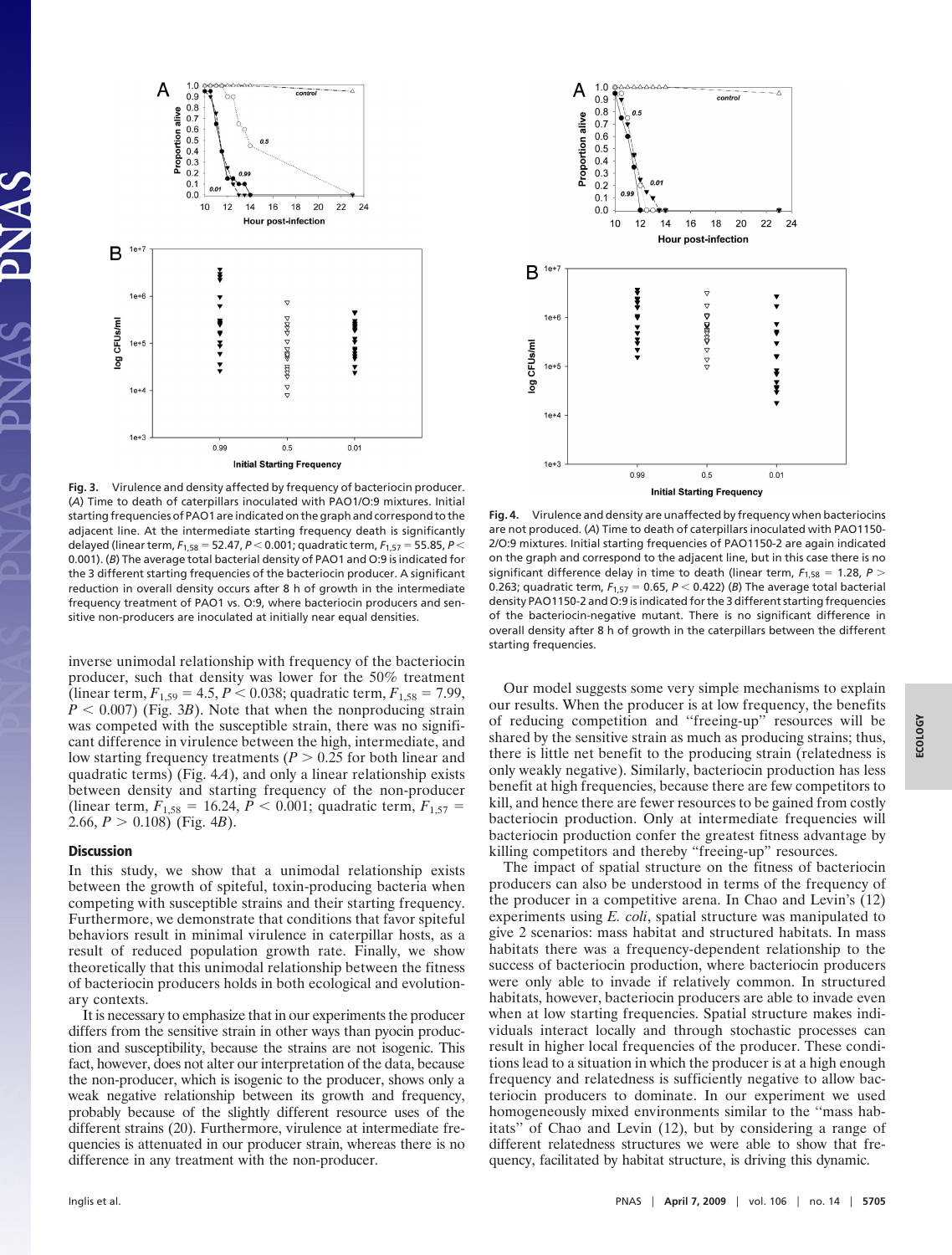Consistent with theoretical results, virulence was greatly attenuated when mixing bacteriocin producers with sensitive bacteria. This result is consistent with recent studies showing that (*i*) a mixture of one bacteriocin-producing strain and sensitive strains of *Photorhabdus* and *Xenorhabdus* spp. resulted in lower virulence in caterpillars than the respective single strain infections (21) and (*ii*) mixing of *Xenorrhabdus nematophila* and its symbiotically associated nematode reduced virulence and increased susceptibility to bacteriocins (22). Here, we clarify these results by demonstrating that mixed infections show reduced virulence but only when the bacteriocin producers are at an intermediate frequency in the infecting population. Furthermore, we determine that attenuation of virulence at intermediate frequencies is almost certainly explained (as predicted) by a reduced growth rate of the infecting population as a whole, resulting from the high mortality rate of the susceptible strain. Density may not be the only important factor in determining virulence because intrinsic genetic differences between the various strains may also have a notable effect.

The specific shape (inverse unimodal) of the relationship between virulence and strain frequency of the infecting population is likely to depend entirely on the spiteful interactions (23). When other types of social interactions are more important than spite in determining the outcome of competition, different relationships are predicted. First, a monotonic negative relationship is predicted when bacteria are simply competing for resources because high diversity results in greater resource competition, leading to rapid host exploitation and increased virulence (24). Second, a positive relationship between virulence and diversity is predicted when bacteria need to cooperate to grow, because cooperation is most likely to be favored when diversity is low (25, 26). What remains to be investigated, both theoretically and empirically, is how the relationship between virulence and strain frequency is affected when multiple social interactions are important to the outcome of competition.

This study has provided experimental evidence of how strain frequency and, in turn, relatedness affects bacteriocin production. Note, however, that we have specifically measured local fitness and not global fitness under conditions that favor bacteriocins. We have also ignored any evolution of nonproducing resistance types (that would lead to a ''rock–paper–scissors'' interaction) (14, 15), because we are only competing producing versus sensitive or nonproducing versus sensitive strains. However, nonproducing resistance in competition with producing resistance represents a form of social cheating, and thus we can apply this kin selection framework to understand this problem in the future.

Here we have shown that spiteful behaviors, or more specifically, bacteriocin (pyocin) production is crucially affected by the frequency in the population of a given strain. We have also shown that pyocin production can have a major impact on the virulence of *P. aeruginosa* infections. The study may ultimately have practical applications in terms of manipulating the competitive arena such that toxin producers are favored and therefore reduce virulence. Pyocin production in *P. aeruginosa* is also likely to be important in a clinical setting, especially in diseases such as cystic fibrosis, where pyocin-producing strains are commonly found (27) and different strains are often outcompeted as the disease progresses.

### **Materials and Methods**

**Model. Bacteriocins.** We consider 2 strains of bacteria growing under resource competition, with the focal strain making a relative investment *c* into bacteriocin production and the competitor strain making no such investment. We assume that the focal strain is immune to its bacteriocin, but a proportion *pk* of cells of the competitor strain is killed, where *p* is the proportion of the focal strain in the local medium.

The ''per capita'' growth of the focal (producing) strain (the growth scaled to that of a nonproducer strain in pure culture) is given by

$$
G_{P} = \frac{1 - c}{1 - a(pc + (1 - p)pk)},
$$
 [1]

where *a* is the extent of local competition for resources (e.g., the degree of soft selection), and the growth of the competitor (nonproducing) strain is

$$
G_{\rm N} = \frac{1 - pk}{1 - a(pc + (1 - p)pk)}.
$$
 [2]

The total growth is given by

$$
G_{\rm T} = \frac{1 - (pc + (1 - p)pk)}{1 - a(pc + (1 - p)pk)}.
$$
 [3]

Thus, in the extreme of complete local competition ( $a = 1$ ), the total growth is fixed at  $G_T = 1$ .

The growth of the focal (producing) strain is independent of its local frequency  $p$  in the absence of resource competition ( $a = 0$ ), and is given by  $G_P = 1 - c$ . Here, the bacteriocin producer always exhibits lower growth than a pure culture of the nonproducing strain (i.e.,  $1 - c < 1$ ). In the presence of local competition for resources ( $a > 0$ ), the growth of the producing strain is dependent on its local frequency; the derivative

$$
\frac{dG_{\rm P}}{dp} = \frac{a(1-c)(c+k-2pk)}{(1-a(pc+(1-p)pk))^2}
$$
 [4]

takes the same sign as  $\mathsf{c} + \mathsf{k} - 2\mathsf{p} \mathsf{k}$ , i.e., dG<sub>P</sub>/d $\mathsf{p} > \mathsf{0}$  when  $\mathsf{p} <$  ( $\mathsf{c} + \mathsf{k}$ )/2 $\mathsf{k}$  and d*G*P/d*p* - 0 when *p* (*c k*)/2*k*. Thus, the growth of the producing strain is a monotonically increasing function of its frequency if  $c > k$ , and a unimodalshaped function of its frequency if  $c < k$ . In particular, the growth of the producing strain is  $G_P \rightarrow 1 - c$  as  $p \rightarrow 0$ , and  $G_P \rightarrow (1 - c)/(1 - ac)$  as  $p \rightarrow 1$ . Note that (1  $-$  c)/(1  $-$  ac)  $<$  1 so, if  $c$   $>$   $k$ , the growth of the producing strain is always less than that achieved by a pure culture of the nonproducing strain. If  $c < k$ then growth of the producing strain is maximized at the  $p^* = (c + k)/2k$ , and here it is given by  $G_P = 4(1 - c)k/(4k - a(c + k)^2)$ , which exceeds the growth of the nonproducing strain in pure culture if  $a > 4ck/(c + k)^2$ . Note that *c* (the cost to the producer) must be  $\leq k$  (the maximum cost experienced by the recipient) for pyocin production to be maintained by natural selection.

Assume that the above growth is occurring in a single subpopulation of a much larger structured population in which the producing strain is vanishingly rare and that the focal subpopulation is representative of all of the subpopulations in which the producing strain is located. Then the local frequency (*p*) of the producing strain is equivalent to the kin selection coefficient of relatedness (*r*) describing the genetic similarity of cells of the producing strain to the other cells growing in its locality. The producing strain is expected to invade from rarity if its growth is greater than the average in the whole metapopulation (nonproducing strain in pure culture), i.e., when  $G_P > 1$ . This yields the condition

$$
\frac{1-c}{1-a(pc+(1-p)pk)} > 1,
$$
 [5]

which may be reexpressed as

$$
\left(-\frac{ap}{1-ap}\right)\left(-\left(1-p\right)k\right)>c\tag{6}
$$

which is of the form  $RB > C$ , where  $R = -ap/(1 - ap)$  is Queller's (28) form of relatedness (genetic similarity of social partners relative to competitors), and is equivalent to equation A2 in Gardner, West, and Buckling (16).

**Virulence.** Now consider that each subpopulation represents a single host individual carrying a bacterial infection. Assume that the virulence of the bacterial infection is proportional to its growth, i.e.,

$$
V = bG_{\mathrm{T}}.\tag{7}
$$

Under the extreme of complete resource competition ( $a = 1$ ), bacterial growth is  $G_T = 1$  and virulence is fixed at  $V = b$ . With less intense resource competition  $(a < 1)$ , virulence is dependent on the frequency of the producing strain within the infection; the derivative

$$
\frac{dV}{dp} = -b \frac{(1-a)(c+k-2pk)}{(1-a(pc+(1-p)pk))^2}
$$
 [8]